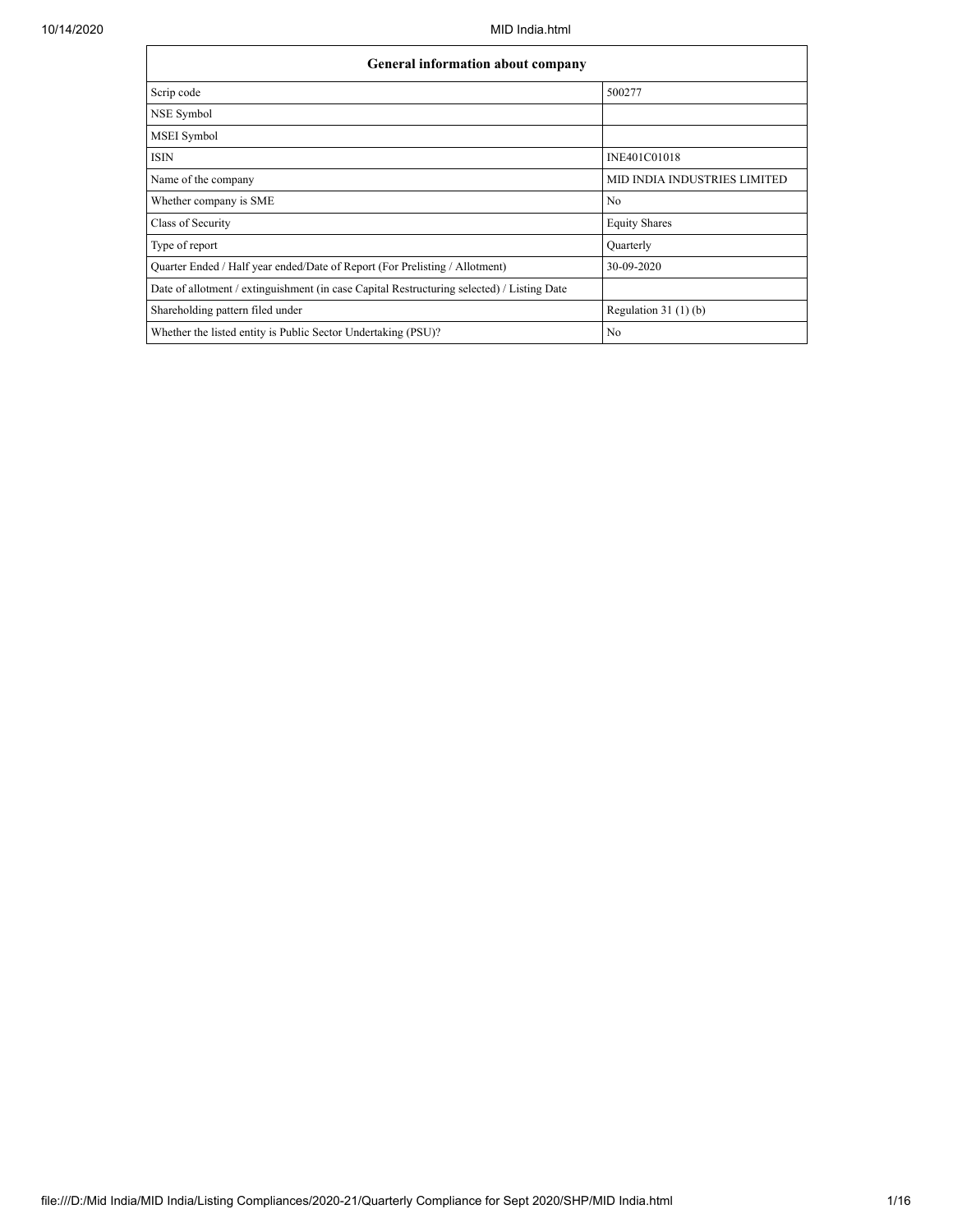|                | <b>Declaration</b>                                                                        |                |                                |                       |                             |  |  |  |  |  |  |
|----------------|-------------------------------------------------------------------------------------------|----------------|--------------------------------|-----------------------|-----------------------------|--|--|--|--|--|--|
| Sr.<br>No.     | Particular                                                                                | Yes/No         | Promoter and<br>Promoter Group | Public<br>shareholder | Non Promoter-<br>Non Public |  |  |  |  |  |  |
| 1              | Whether the Listed Entity has issued any partly paid up shares?                           | No             | N <sub>o</sub>                 | N <sub>0</sub>        | N <sub>o</sub>              |  |  |  |  |  |  |
| $\overline{2}$ | Whether the Listed Entity has issued any Convertible Securities<br>$\Omega$               | N <sub>0</sub> | N <sub>o</sub>                 | N <sub>0</sub>        | N <sub>o</sub>              |  |  |  |  |  |  |
| 3              | Whether the Listed Entity has issued any Warrants?                                        | N <sub>0</sub> | N <sub>0</sub>                 | No.                   | N <sub>0</sub>              |  |  |  |  |  |  |
| $\overline{4}$ | Whether the Listed Entity has any shares against which<br>depository receipts are issued? | N <sub>0</sub> | N <sub>o</sub>                 | N <sub>0</sub>        | N <sub>0</sub>              |  |  |  |  |  |  |
| 5              | Whether the Listed Entity has any shares in locked-in?                                    | N <sub>0</sub> | N <sub>0</sub>                 | No.                   | No                          |  |  |  |  |  |  |
| 6              | Whether any shares held by promoters are pledge or otherwise<br>encumbered?               | N <sub>0</sub> | N <sub>o</sub>                 |                       |                             |  |  |  |  |  |  |
| $\overline{7}$ | Whether company has equity shares with differential voting<br>rights?                     | N <sub>0</sub> | N <sub>o</sub>                 | N <sub>0</sub>        | N <sub>o</sub>              |  |  |  |  |  |  |
| 8              | Whether the listed entity has any significant beneficial owner?                           | <b>Yes</b>     |                                |                       |                             |  |  |  |  |  |  |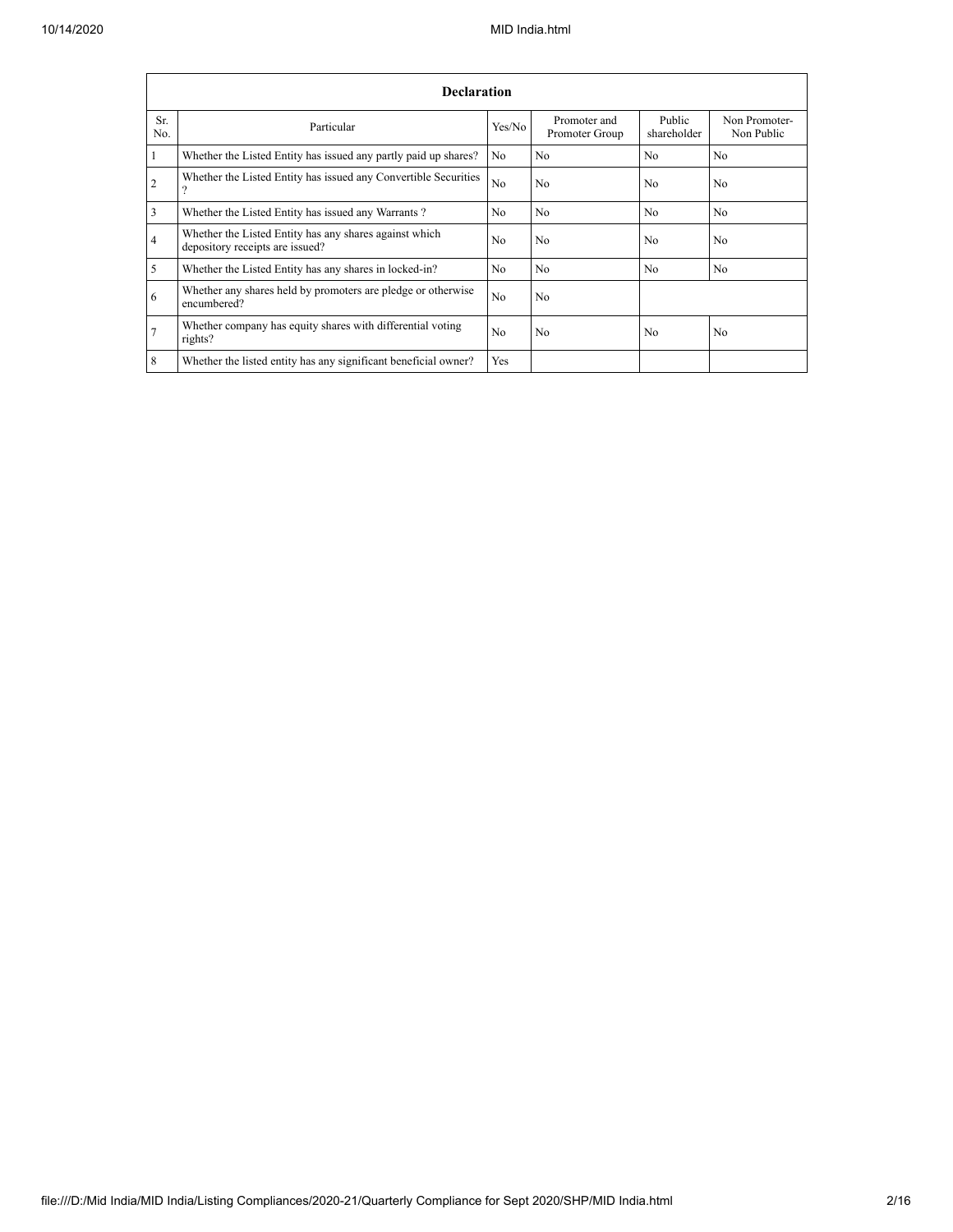h

|                                           | Table I - Summary Statement holding of specified securities |              |                       |                             |                          |                              |                                        |                                                                  |               |          |                     |  |
|-------------------------------------------|-------------------------------------------------------------|--------------|-----------------------|-----------------------------|--------------------------|------------------------------|----------------------------------------|------------------------------------------------------------------|---------------|----------|---------------------|--|
| Category<br>Category<br>of<br>(1)<br>(II) |                                                             | Nos. Of      | No. of<br>fully paid  | No. Of<br>Partly<br>paid-up | No. Of<br>shares         | Total nos.<br>shares         | Shareholding as a<br>% of total no. of | Number of Voting Rights held in each<br>class of securities (IX) |               |          |                     |  |
|                                           | shareholder                                                 | shareholders | up equity             | equity                      | underlying<br>Depository | held (VII)                   | shares (calculated<br>as per SCRR,     | No of Voting (XIV) Rights                                        |               |          | Total as a          |  |
|                                           |                                                             | (III)        | shares<br>held $(IV)$ | shares<br>held<br>(V)       | Receipts<br>(VI)         | $= (IV) +$<br>$(V)$ + $(VI)$ | 1957) (VIII) As a<br>% of $(A+B+C2)$   | Class eg:<br>$\mathbf{x}$                                        | Class<br>eg:y | Total    | $%$ of<br>$(A+B+C)$ |  |
| (A)                                       | Promoter<br>&<br>Promoter<br>Group                          | 12           | 8298454               |                             |                          | 8298454                      | 50.91                                  | 8298454                                                          |               | 8298454  | 50.91               |  |
| (B)                                       | Public                                                      | 15850        | 8001546               |                             |                          | 8001546                      | 49.09                                  | 8001546                                                          |               | 8001546  | 49.09               |  |
| (C)                                       | Non<br>Promoter-<br>Non Public                              |              |                       |                             |                          |                              |                                        |                                                                  |               |          |                     |  |
| (C1)                                      | <b>Shares</b><br>underlying<br><b>DRs</b>                   |              |                       |                             |                          |                              |                                        |                                                                  |               |          |                     |  |
| (C2)                                      | Shares held<br>by<br>Employee<br>Trusts                     |              |                       |                             |                          |                              |                                        |                                                                  |               |          |                     |  |
|                                           | Total                                                       | 15862        | 16300000              |                             |                          | 16300000                     | 100                                    | 16300000                                                         |               | 16300000 | 100                 |  |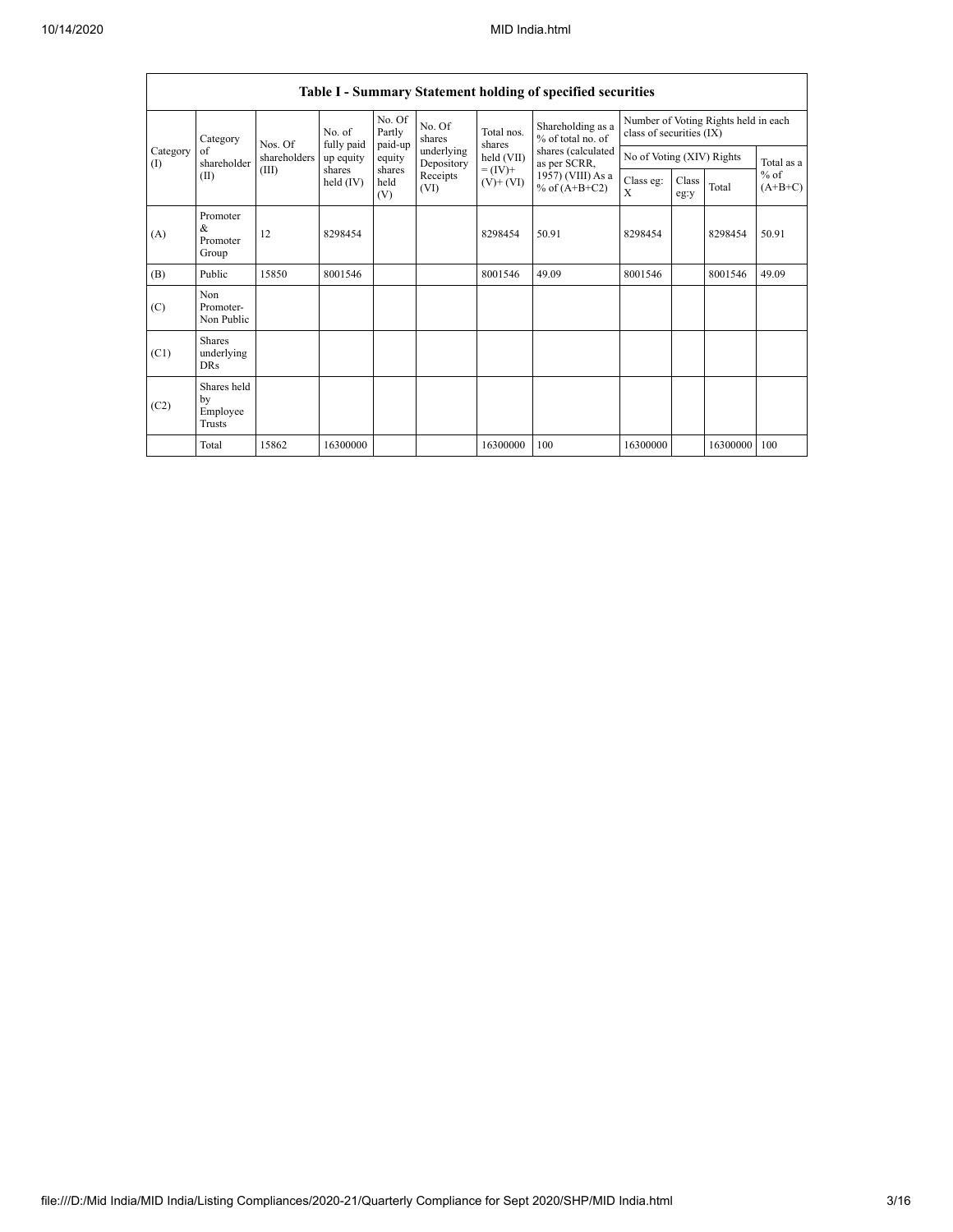|                 | Table I - Summary Statement holding of specified securities                     |                                |                                    |                                                                                                               |                                                                                                                                                                                  |                                        |                                                  |                                                                        |                                                  |                                       |  |
|-----------------|---------------------------------------------------------------------------------|--------------------------------|------------------------------------|---------------------------------------------------------------------------------------------------------------|----------------------------------------------------------------------------------------------------------------------------------------------------------------------------------|----------------------------------------|--------------------------------------------------|------------------------------------------------------------------------|--------------------------------------------------|---------------------------------------|--|
| Category<br>(1) | No. Of<br>Shares<br>Category<br>of<br>Outstanding<br>shareholder<br>(II)<br>(X) | No. of<br>Shares<br>Underlying | Underlying                         | No. Of Shares<br>Underlying<br>Outstanding<br>convertible<br>securities and<br>No. Of<br>Warrants (Xi)<br>(a) | Shareholding, as a %<br>assuming full<br>conversion of<br>convertible securities (<br>as a percentage of<br>diluted share capital)<br>$(XI) = (VII)+(X) As a %$<br>of $(A+B+C2)$ | Number of<br>Locked in<br>shares (XII) |                                                  | Number of<br>Shares<br>pledged or<br>otherwise<br>encumbered<br>(XIII) |                                                  | Number of<br>equity shares<br>held in |  |
|                 |                                                                                 | convertible<br>securities      | Outstanding<br>Warrants<br>$(X_i)$ |                                                                                                               |                                                                                                                                                                                  | No.<br>(a)                             | As a<br>$%$ of<br>total<br>Shares<br>held<br>(b) | No.<br>(a)                                                             | As a<br>$%$ of<br>total<br>Shares<br>held<br>(b) | dematerialized<br>form $(XIV)$        |  |
| (A)             | Promoter<br>$\&$<br>Promoter<br>Group                                           |                                |                                    |                                                                                                               | 50.91                                                                                                                                                                            |                                        |                                                  |                                                                        |                                                  | 8298454                               |  |
| (B)             | Public                                                                          |                                |                                    |                                                                                                               | 49.09                                                                                                                                                                            |                                        |                                                  |                                                                        |                                                  | 2508876                               |  |
| (C)             | Non<br>Promoter-<br>Non Public                                                  |                                |                                    |                                                                                                               |                                                                                                                                                                                  |                                        |                                                  |                                                                        |                                                  |                                       |  |
| (C1)            | Shares<br>underlying<br><b>DRs</b>                                              |                                |                                    |                                                                                                               |                                                                                                                                                                                  |                                        |                                                  |                                                                        |                                                  |                                       |  |
| (C2)            | Shares held<br>by<br>Employee<br><b>Trusts</b>                                  |                                |                                    |                                                                                                               |                                                                                                                                                                                  |                                        |                                                  |                                                                        |                                                  |                                       |  |
|                 | Total                                                                           |                                |                                    |                                                                                                               | 100                                                                                                                                                                              |                                        |                                                  |                                                                        |                                                  | 10807330                              |  |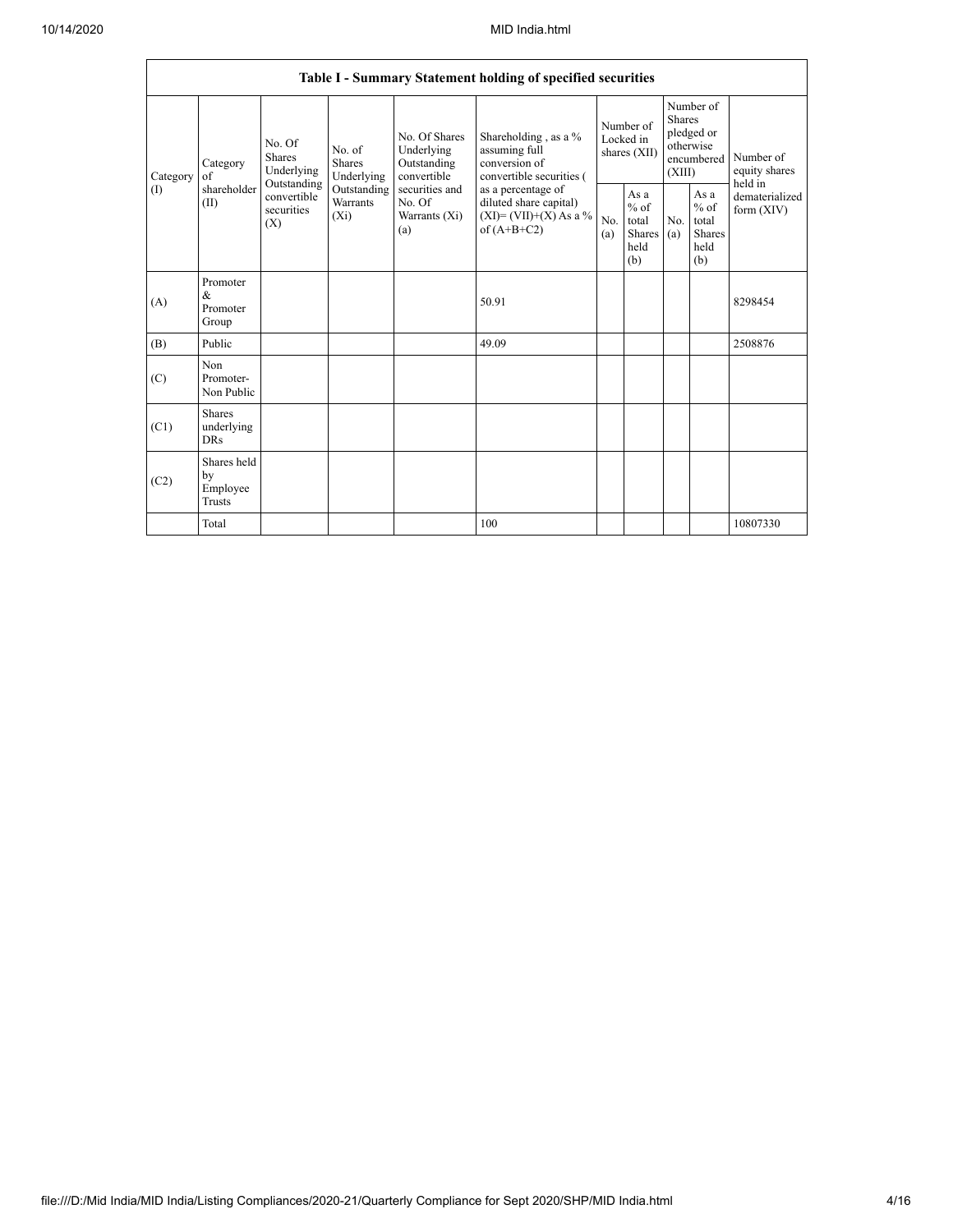|                                                                                                | Table II - Statement showing shareholding pattern of the Promoter and Promoter Group                                   |                                                                              |                                   |                                 |                                    |                             |                                                      |                           |               |                                      |                                 |
|------------------------------------------------------------------------------------------------|------------------------------------------------------------------------------------------------------------------------|------------------------------------------------------------------------------|-----------------------------------|---------------------------------|------------------------------------|-----------------------------|------------------------------------------------------|---------------------------|---------------|--------------------------------------|---------------------------------|
|                                                                                                |                                                                                                                        |                                                                              |                                   | No.<br>Of                       | No. Of                             | Total nos.                  | Shareholding<br>as a % of                            | class of securities (IX)  |               | Number of Voting Rights held in each |                                 |
| Sr.                                                                                            | Category &<br>Name of the                                                                                              | Nos. Of<br>shareholders                                                      | No. of<br>fully paid<br>up equity | Partly<br>paid-<br>up           | shares<br>underlying<br>Depository | shares<br>held<br>$(VII) =$ | total no. of<br>shares<br>(calculated as             | No of Voting (XIV) Rights |               |                                      | Total<br>as a %                 |
|                                                                                                | Shareholders (I)                                                                                                       | (III)                                                                        | shares<br>held (IV)               | equity<br>shares<br>held<br>(V) | Receipts<br>(VI)                   | $(IV)+$<br>$(V)$ + $(V)$    | per SCRR,<br>1957) (VIII)<br>As a % of<br>$(A+B+C2)$ | Class eg:<br>Х            | Class<br>eg:y | Total                                | of<br>Total<br>Voting<br>rights |
| А                                                                                              | Table II - Statement showing shareholding pattern of the Promoter and Promoter Group                                   |                                                                              |                                   |                                 |                                    |                             |                                                      |                           |               |                                      |                                 |
| (1)                                                                                            | Indian                                                                                                                 |                                                                              |                                   |                                 |                                    |                             |                                                      |                           |               |                                      |                                 |
| (a)                                                                                            | Individuals/Hindu<br>undivided Family                                                                                  | 11                                                                           | 7125454                           |                                 |                                    | 7125454                     | 43.71                                                | 7125454                   |               | 7125454                              | 43.71                           |
| (d)                                                                                            | Any Other<br>(specify)                                                                                                 | $\mathbf{1}$                                                                 | 1173000                           |                                 |                                    | 1173000                     | 7.2                                                  | 1173000                   |               | 1173000                              | 7.2                             |
| Sub-Total<br>(A)(1)                                                                            |                                                                                                                        | 12                                                                           | 8298454                           |                                 |                                    | 8298454                     | 50.91                                                | 8298454                   |               | 8298454                              | 50.91                           |
| (2)                                                                                            | Foreign                                                                                                                |                                                                              |                                   |                                 |                                    |                             |                                                      |                           |               |                                      |                                 |
| Total<br>Shareholding<br>of Promoter<br>and<br>Promoter<br>Group $(A)=$<br>$(A)(1)+(A)$<br>(2) |                                                                                                                        | 12                                                                           | 8298454                           |                                 |                                    | 8298454                     | 50.91                                                | 8298454                   |               | 8298454                              | 50.91                           |
| B                                                                                              |                                                                                                                        | Table III - Statement showing shareholding pattern of the Public shareholder |                                   |                                 |                                    |                             |                                                      |                           |               |                                      |                                 |
| (1)                                                                                            | Institutions                                                                                                           |                                                                              |                                   |                                 |                                    |                             |                                                      |                           |               |                                      |                                 |
| (f)                                                                                            | Financial<br>Institutions/<br><b>Banks</b>                                                                             | 3                                                                            | 40800                             |                                 |                                    | 40800                       | 0.25                                                 | 40800                     |               | 40800                                | 0.25                            |
| Sub-Total<br>(B)(1)                                                                            |                                                                                                                        | 3                                                                            | 40800                             |                                 |                                    | 40800                       | 0.25                                                 | 40800                     |               | 40800                                | 0.25                            |
| (3)                                                                                            | Non-institutions                                                                                                       |                                                                              |                                   |                                 |                                    |                             |                                                      |                           |               |                                      |                                 |
| (a(i))                                                                                         | Individuals -<br>i.Individual<br>shareholders<br>holding nominal<br>share capital up<br>to Rs. 2 lakhs.                | 14783                                                                        | 5655519                           |                                 |                                    | 5655519                     | 34.7                                                 | 5655519                   |               | 5655519                              | 34.7                            |
| (a(ii))                                                                                        | Individuals - ii.<br>Individual<br>shareholders<br>holding nominal 23<br>share capital in<br>excess of Rs. 2<br>lakhs. |                                                                              | 1033454                           |                                 |                                    | 1033454                     | 6.34                                                 | 1033454                   |               | 1033454                              | 6.34                            |
| (e)                                                                                            | Any Other<br>(specify)                                                                                                 | 1041                                                                         | 1271773                           |                                 |                                    | 1271773                     | 7.8                                                  | 1271773                   |               | 1271773                              | 7.8                             |
| Sub-Total<br>(B)(3)                                                                            |                                                                                                                        | 15847                                                                        | 7960746                           |                                 |                                    | 7960746                     | 48.84                                                | 7960746                   |               | 7960746                              | 48.84                           |
| <b>Total Public</b><br>Shareholding<br>$(B)= (B)(1) +$<br>$(B)(2)+(B)$<br>(3)                  |                                                                                                                        | 15850                                                                        | 8001546                           |                                 |                                    | 8001546                     | 49.09                                                | 8001546                   |               | 8001546                              | 49.09                           |
| $\mathbf C$                                                                                    | Table IV - Statement showing shareholding pattern of the Non Promoter- Non Public shareholder                          |                                                                              |                                   |                                 |                                    |                             |                                                      |                           |               |                                      |                                 |
| Total (<br>$A+B+C2$ )                                                                          |                                                                                                                        | 15862                                                                        | 16300000                          |                                 |                                    | 16300000                    | 100                                                  | 16300000                  |               | 16300000                             | 100                             |
| Total<br>$(A+B+C)$                                                                             |                                                                                                                        | 15862                                                                        | 16300000                          |                                 |                                    | 16300000                    | 100                                                  | 16300000                  |               | 16300000                             | 100                             |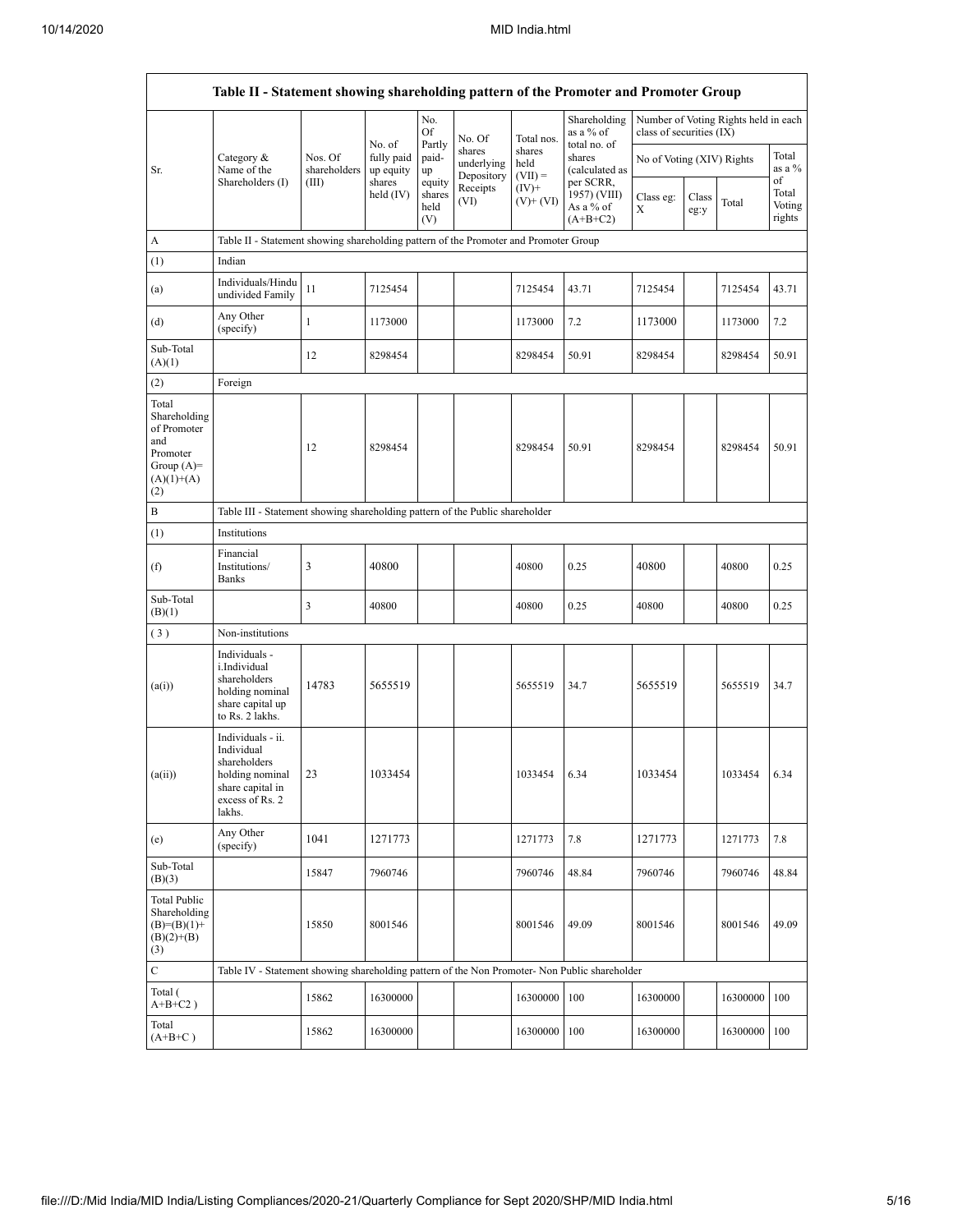$\mathbf{r}$ 

 $\overline{\phantom{a}}$ 

| Table II - Statement showing shareholding pattern of the Promoter and Promoter Group    |                                                 |                                                                                      |                                                           |                                                                                                                                                                        |  |                                                  |            |                                                                               |                                       |  |  |
|-----------------------------------------------------------------------------------------|-------------------------------------------------|--------------------------------------------------------------------------------------|-----------------------------------------------------------|------------------------------------------------------------------------------------------------------------------------------------------------------------------------|--|--------------------------------------------------|------------|-------------------------------------------------------------------------------|---------------------------------------|--|--|
| Sr.                                                                                     | No. Of<br>Shares<br>Underlying                  | No. of<br>Shares<br>Underlying                                                       | No. Of Shares<br>Underlying<br>Outstanding<br>convertible | Shareholding, as a %<br>assuming full conversion of<br>convertible securities (as a<br>percentage of diluted share<br>capital) (XI)= (VII)+(X) As<br>a % of $(A+B+C2)$ |  | Number of<br>Locked in<br>shares (XII)           |            | Number of<br><b>Shares</b><br>pledged or<br>otherwise<br>encumbered<br>(XIII) | Number of<br>equity shares<br>held in |  |  |
|                                                                                         | Outstanding<br>convertible<br>securities<br>(X) | Outstanding<br>Warrants<br>$(X_i)$                                                   | securities and<br>No. Of Warrants<br>(Xi)(a)              |                                                                                                                                                                        |  | As a<br>$%$ of<br>total<br>Shares<br>held<br>(b) | No.<br>(a) | As a<br>$%$ of<br>total<br>Shares<br>held<br>(b)                              | dematerialized<br>form $(XIV)$        |  |  |
| А                                                                                       |                                                 | Table II - Statement showing shareholding pattern of the Promoter and Promoter Group |                                                           |                                                                                                                                                                        |  |                                                  |            |                                                                               |                                       |  |  |
| (1)                                                                                     | Indian                                          |                                                                                      |                                                           |                                                                                                                                                                        |  |                                                  |            |                                                                               |                                       |  |  |
| (a)                                                                                     |                                                 |                                                                                      |                                                           | 43.71                                                                                                                                                                  |  |                                                  |            |                                                                               | 7125454                               |  |  |
| (d)                                                                                     |                                                 |                                                                                      |                                                           | 7.2                                                                                                                                                                    |  |                                                  |            |                                                                               | 1173000                               |  |  |
| Sub-Total (A)<br>(1)                                                                    |                                                 |                                                                                      |                                                           | 50.91                                                                                                                                                                  |  |                                                  |            |                                                                               | 8298454                               |  |  |
| (2)                                                                                     | Foreign                                         |                                                                                      |                                                           |                                                                                                                                                                        |  |                                                  |            |                                                                               |                                       |  |  |
| Total<br>Shareholding<br>of Promoter<br>and Promoter<br>Group $(A)=$<br>$(A)(1)+(A)(2)$ |                                                 |                                                                                      |                                                           | 50.91                                                                                                                                                                  |  |                                                  |            |                                                                               | 8298454                               |  |  |
| B                                                                                       |                                                 |                                                                                      |                                                           | Table III - Statement showing shareholding pattern of the Public shareholder                                                                                           |  |                                                  |            |                                                                               |                                       |  |  |
| (1)                                                                                     | Institutions                                    |                                                                                      |                                                           |                                                                                                                                                                        |  |                                                  |            |                                                                               |                                       |  |  |
| (f)                                                                                     |                                                 |                                                                                      |                                                           | 0.25                                                                                                                                                                   |  |                                                  |            |                                                                               | 200                                   |  |  |
| Sub-Total (B)<br>(1)                                                                    |                                                 |                                                                                      |                                                           | 0.25                                                                                                                                                                   |  |                                                  |            |                                                                               | 200                                   |  |  |
| (3)                                                                                     | Non-institutions                                |                                                                                      |                                                           |                                                                                                                                                                        |  |                                                  |            |                                                                               |                                       |  |  |
| (a(i))                                                                                  |                                                 |                                                                                      |                                                           | 34.7                                                                                                                                                                   |  |                                                  |            |                                                                               | 1684849                               |  |  |
| (a(ii))                                                                                 |                                                 |                                                                                      |                                                           | 6.34                                                                                                                                                                   |  |                                                  |            |                                                                               | 564954                                |  |  |
| (e)                                                                                     |                                                 |                                                                                      |                                                           | 7.8                                                                                                                                                                    |  |                                                  |            |                                                                               | 258873                                |  |  |
| Sub-Total (B)<br>(3)                                                                    |                                                 |                                                                                      |                                                           | 48.84                                                                                                                                                                  |  |                                                  |            |                                                                               | 2508676                               |  |  |
| <b>Total Public</b><br>Shareholding<br>$(B)=(B)(1)+$<br>$(B)(2)+(B)(3)$                 |                                                 |                                                                                      |                                                           | 49.09                                                                                                                                                                  |  |                                                  |            |                                                                               | 2508876                               |  |  |
| $\mathbf C$                                                                             |                                                 |                                                                                      |                                                           | Table IV - Statement showing shareholding pattern of the Non Promoter- Non Public shareholder                                                                          |  |                                                  |            |                                                                               |                                       |  |  |
| Total (<br>$A+B+C2$ )                                                                   |                                                 |                                                                                      |                                                           | 100                                                                                                                                                                    |  |                                                  |            |                                                                               | 10807330                              |  |  |
| Total (A+B+C<br>$\lambda$                                                               |                                                 |                                                                                      |                                                           | 100                                                                                                                                                                    |  |                                                  |            |                                                                               | 10807330                              |  |  |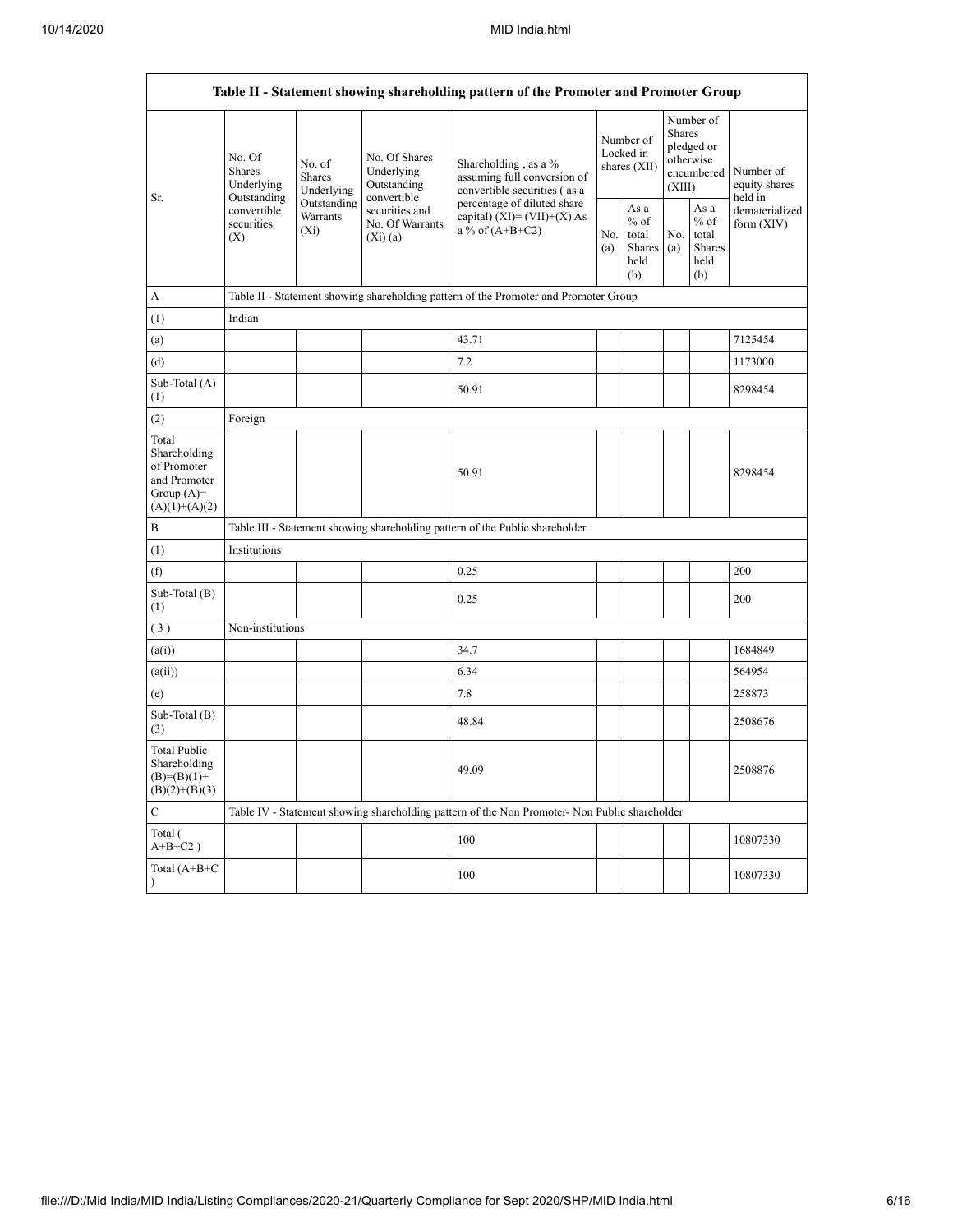|                                                                                                                                                                                          |                                                                                   |                             | Individuals/Hindu undivided Family     |                                     |                                   |                           |                                            |  |  |  |  |
|------------------------------------------------------------------------------------------------------------------------------------------------------------------------------------------|-----------------------------------------------------------------------------------|-----------------------------|----------------------------------------|-------------------------------------|-----------------------------------|---------------------------|--------------------------------------------|--|--|--|--|
| Searial No.                                                                                                                                                                              | $\overline{2}$<br>$\overline{4}$<br>5<br>$\overline{7}$<br>3<br>6<br>$\mathbf{1}$ |                             |                                        |                                     |                                   |                           |                                            |  |  |  |  |
| Name of the<br>Shareholders (I)                                                                                                                                                          | <b>RANCHOD</b><br><b>PRASAD</b><br>LAXMI<br><b>NARAYAN</b><br>HUF                 | PRADEEP<br><b>GANEDIWAL</b> | RANCHHOD<br>PRASAD<br><b>GANEDIWAL</b> | <b>PRADYUMN</b><br><b>GANEDIWAL</b> | <b>INDIRA</b><br><b>GANEDIWAL</b> | PRITI<br><b>GANEDIWAL</b> | <b>SUSHILA</b><br>DEVI<br><b>GANEDIWAL</b> |  |  |  |  |
| PAN(II)                                                                                                                                                                                  | AADHR2968B                                                                        | ADYPG5554A                  | ADYPG5552G                             | ADZPG5967A                          | AHEPG1089L                        | AEPPG8597R                | ADYPG5553H                                 |  |  |  |  |
| No. of fully paid<br>up equity shares<br>held (IV)                                                                                                                                       | 3757300                                                                           | 1195000                     | 906126                                 | 789130                              | 300000                            | 95000                     | 50000                                      |  |  |  |  |
| No. Of Partly paid-<br>up equity shares<br>held(V)                                                                                                                                       |                                                                                   |                             |                                        |                                     |                                   |                           |                                            |  |  |  |  |
| No. Of shares<br>underlying<br>Depository<br>Receipts (VI)                                                                                                                               |                                                                                   |                             |                                        |                                     |                                   |                           |                                            |  |  |  |  |
| Total nos. shares<br>held $(VII) = (IV) +$<br>$(V)$ + $(VI)$                                                                                                                             | 3757300                                                                           | 1195000                     | 906126                                 | 789130                              | 300000                            | 95000                     | 50000                                      |  |  |  |  |
| Shareholding as a<br>% of total no. of<br>shares (calculated<br>as per SCRR,<br>1957) (VIII) As a<br>% of $(A+B+C2)$                                                                     | 23.05                                                                             | 7.33                        | 5.56                                   | 4.84                                | 1.84                              | 0.58                      | 0.31                                       |  |  |  |  |
| Number of Voting Rights held in each class of securities (IX)                                                                                                                            |                                                                                   |                             |                                        |                                     |                                   |                           |                                            |  |  |  |  |
| Class eg: $X$                                                                                                                                                                            | 3757300                                                                           | 1195000                     | 906126                                 | 789130                              | 300000                            | 95000                     | 50000                                      |  |  |  |  |
| Class eg:y                                                                                                                                                                               |                                                                                   |                             |                                        |                                     |                                   |                           |                                            |  |  |  |  |
| Total                                                                                                                                                                                    | 3757300                                                                           | 1195000                     | 906126                                 | 789130                              | 300000                            | 95000                     | 50000                                      |  |  |  |  |
| Total as a % of<br>Total Voting rights                                                                                                                                                   | 23.05                                                                             | 7.33                        | 5.56                                   | 4.84                                | 1.84                              | 0.58                      | 0.31                                       |  |  |  |  |
| No. Of Shares<br>Underlying<br>Outstanding<br>convertible<br>securities $(X)$                                                                                                            |                                                                                   |                             |                                        |                                     |                                   |                           |                                            |  |  |  |  |
| No. of Shares<br>Underlying<br>Outstanding<br>Warrants (Xi)                                                                                                                              |                                                                                   |                             |                                        |                                     |                                   |                           |                                            |  |  |  |  |
| No. Of Shares<br>Underlying<br>Outstanding<br>convertible<br>securities and No.<br>Of Warrants (Xi)<br>(a)                                                                               |                                                                                   |                             |                                        |                                     |                                   |                           |                                            |  |  |  |  |
| Shareholding, as a<br>% assuming full<br>conversion of<br>convertible<br>securities (as a<br>percentage of<br>diluted share<br>capital) (XI)=<br>$(VII)+(Xi)(a)$ As a<br>% of $(A+B+C2)$ | 23.05                                                                             | 7.33                        | 5.56                                   | 4.84                                | 1.84                              | 0.58                      | 0.31                                       |  |  |  |  |
| Number of Locked in shares (XII)                                                                                                                                                         |                                                                                   |                             |                                        |                                     |                                   |                           |                                            |  |  |  |  |
| No. (a)                                                                                                                                                                                  |                                                                                   |                             |                                        |                                     |                                   |                           |                                            |  |  |  |  |
| As a % of total<br>Shares held (b)                                                                                                                                                       |                                                                                   |                             |                                        |                                     |                                   |                           |                                            |  |  |  |  |
| Number of Shares pledged or otherwise encumbered (XIII)                                                                                                                                  |                                                                                   |                             |                                        |                                     |                                   |                           |                                            |  |  |  |  |
| No. (a)                                                                                                                                                                                  |                                                                                   |                             |                                        |                                     |                                   |                           |                                            |  |  |  |  |
| As a % of total<br>Shares held (b)                                                                                                                                                       |                                                                                   |                             |                                        |                                     |                                   |                           |                                            |  |  |  |  |
| Number of equity<br>shares held in                                                                                                                                                       | 3757300                                                                           | 1195000                     | 906126                                 | 789130                              | 300000                            | 95000                     | 50000                                      |  |  |  |  |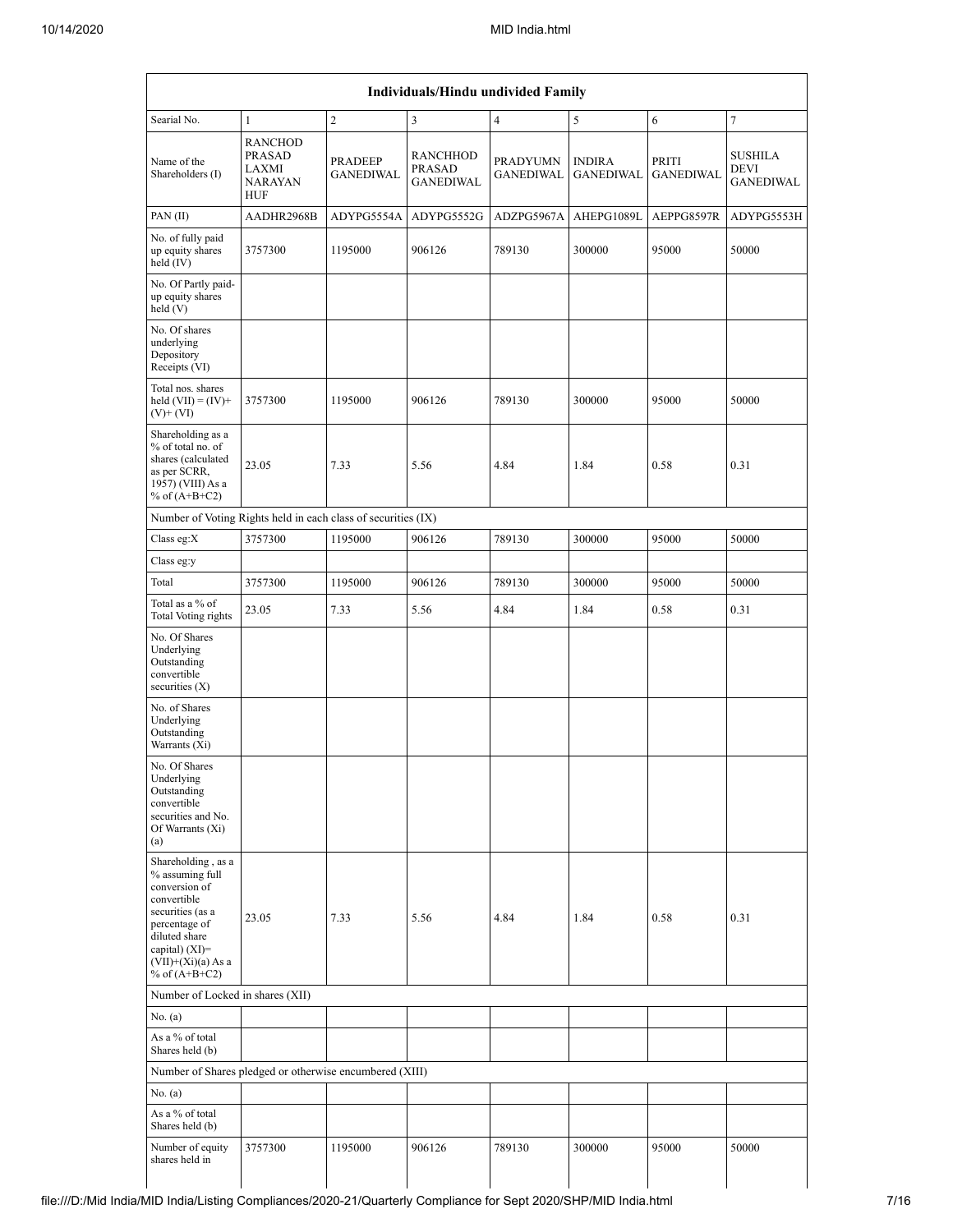## 10/14/2020 MID India.html

| dematerialized<br>form $(XIV)$  |                           |          |          |                   |                   |                   |
|---------------------------------|---------------------------|----------|----------|-------------------|-------------------|-------------------|
| Reason for not providing PAN    |                           |          |          |                   |                   |                   |
| Reason for not<br>providing PAN |                           |          |          |                   |                   |                   |
| Shareholder type                | Promoter Group   Promoter | Promoter | Promoter | Promoter<br>Group | Promoter<br>Group | Promoter<br>Group |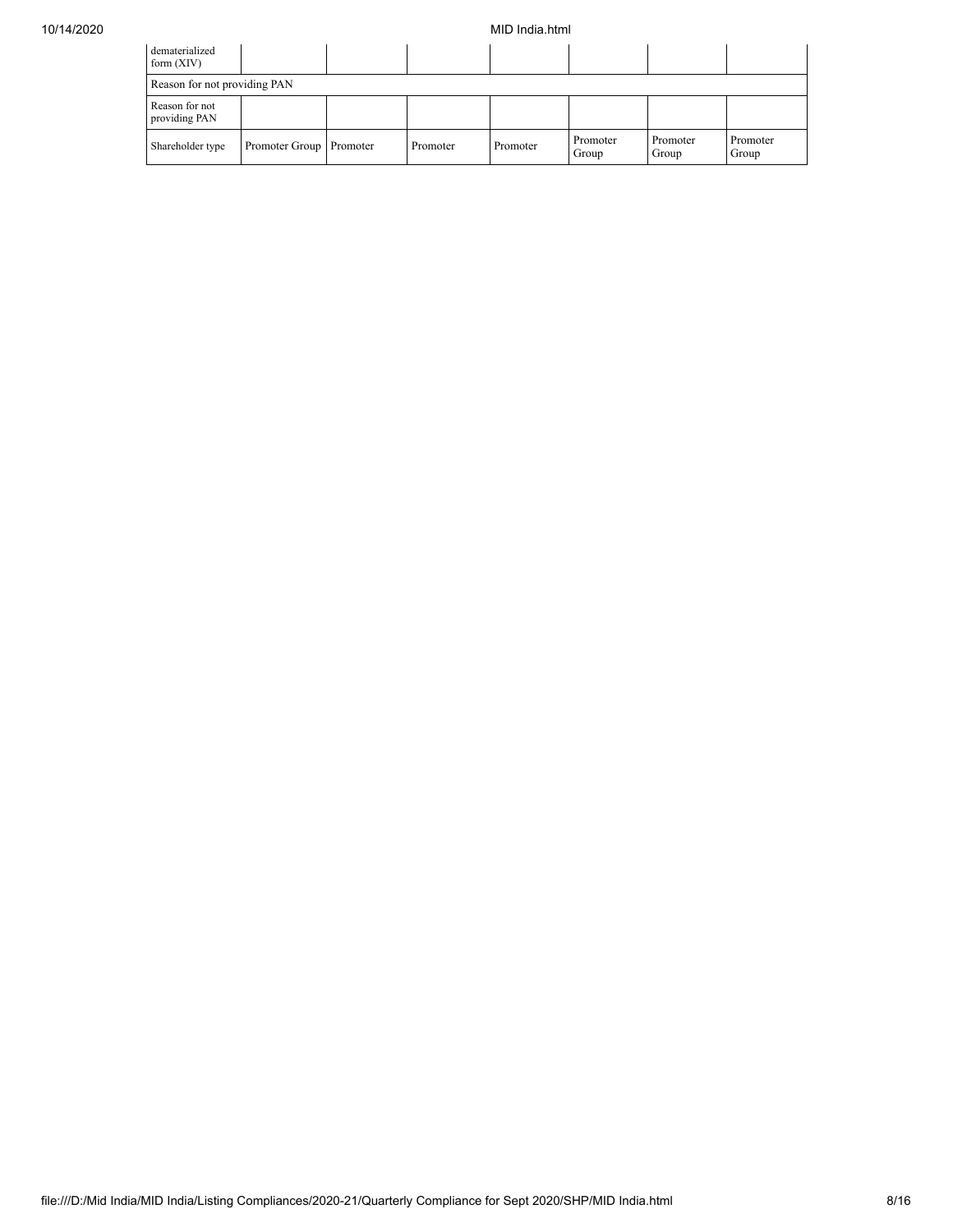|                                                                                                                                                                                          | Individuals/Hindu undivided Family |                                                               |                                      |                               |                                            |                          |  |  |  |  |  |
|------------------------------------------------------------------------------------------------------------------------------------------------------------------------------------------|------------------------------------|---------------------------------------------------------------|--------------------------------------|-------------------------------|--------------------------------------------|--------------------------|--|--|--|--|--|
| Searial No.                                                                                                                                                                              | 8                                  | 9                                                             | 10                                   | 11                            | 12                                         |                          |  |  |  |  |  |
| Name of the<br>Shareholders (I)                                                                                                                                                          | <b>NIRMAL</b><br><b>AGARWAL</b>    | <b>KANTA BAI</b><br>AGRAWAL                                   | <b>KRISHNA DAS</b><br><b>AGRAWAL</b> | <b>RITU</b><br><b>AGRAWAL</b> | <b>SHANKAR PRASAD</b><br><b>MANSINGHKA</b> | Click here to<br>go back |  |  |  |  |  |
| PAN $(II)$                                                                                                                                                                               | ACZPA5279Q                         | ACZPA5280F                                                    | ACRPA3453E                           | AAMPA0956B                    | AAUPM4249F                                 | Total                    |  |  |  |  |  |
| No. of fully paid<br>up equity shares<br>held (IV)                                                                                                                                       | 10600                              | 10000                                                         | 7898                                 | 4400                          | $\boldsymbol{0}$                           | 7125454                  |  |  |  |  |  |
| No. Of Partly paid-<br>up equity shares<br>held(V)                                                                                                                                       |                                    |                                                               |                                      |                               |                                            |                          |  |  |  |  |  |
| No. Of shares<br>underlying<br>Depository<br>Receipts (VI)                                                                                                                               |                                    |                                                               |                                      |                               |                                            |                          |  |  |  |  |  |
| Total nos. shares<br>held $(VII) = (IV) +$<br>$(V)$ + $(VI)$                                                                                                                             | 10600                              | 10000                                                         | 7898                                 | 4400                          | $\boldsymbol{0}$                           | 7125454                  |  |  |  |  |  |
| Shareholding as a<br>% of total no. of<br>shares (calculated<br>as per SCRR,<br>1957) (VIII) As a<br>% of $(A+B+C2)$                                                                     | 0.07                               | 0.06                                                          | 0.05                                 | 0.03                          | $\boldsymbol{0}$                           | 43.71                    |  |  |  |  |  |
|                                                                                                                                                                                          |                                    | Number of Voting Rights held in each class of securities (IX) |                                      |                               |                                            |                          |  |  |  |  |  |
| Class eg:X                                                                                                                                                                               | 10600                              | 10000                                                         | 7898                                 | 4400                          | $\boldsymbol{0}$                           | 7125454                  |  |  |  |  |  |
| Class eg:y                                                                                                                                                                               |                                    |                                                               |                                      |                               |                                            |                          |  |  |  |  |  |
| Total                                                                                                                                                                                    | 10600                              | 10000                                                         | 7898                                 | 4400                          | $\boldsymbol{0}$                           | 7125454                  |  |  |  |  |  |
| Total as a % of<br>Total Voting rights                                                                                                                                                   | 0.07                               | 0.06                                                          | 0.05                                 | 0.03                          | $\boldsymbol{0}$                           | 43.71                    |  |  |  |  |  |
| No. Of Shares<br>Underlying<br>Outstanding<br>convertible<br>securities $(X)$                                                                                                            |                                    |                                                               |                                      |                               |                                            |                          |  |  |  |  |  |
| No. of Shares<br>Underlying<br>Outstanding<br>Warrants (Xi)                                                                                                                              |                                    |                                                               |                                      |                               |                                            |                          |  |  |  |  |  |
| No. Of Shares<br>Underlying<br>Outstanding<br>convertible<br>securities and No.<br>Of Warrants (Xi)<br>(a)                                                                               |                                    |                                                               |                                      |                               |                                            |                          |  |  |  |  |  |
| Shareholding, as a<br>% assuming full<br>conversion of<br>convertible<br>securities (as a<br>percentage of<br>diluted share<br>capital) (XI)=<br>$(VII)+(Xi)(a) As a$<br>% of $(A+B+C2)$ | 0.07                               | 0.06                                                          | 0.05                                 | 0.03                          | $\boldsymbol{0}$                           | 43.71                    |  |  |  |  |  |
| Number of Locked in shares (XII)                                                                                                                                                         |                                    |                                                               |                                      |                               |                                            |                          |  |  |  |  |  |
| No. (a)                                                                                                                                                                                  |                                    |                                                               |                                      |                               |                                            |                          |  |  |  |  |  |
| As a % of total<br>Shares held (b)                                                                                                                                                       |                                    |                                                               |                                      |                               |                                            |                          |  |  |  |  |  |
|                                                                                                                                                                                          |                                    | Number of Shares pledged or otherwise encumbered (XIII)       |                                      |                               |                                            |                          |  |  |  |  |  |
| No. (a)                                                                                                                                                                                  |                                    |                                                               |                                      |                               |                                            |                          |  |  |  |  |  |
| As a % of total<br>Shares held (b)                                                                                                                                                       |                                    |                                                               |                                      |                               |                                            |                          |  |  |  |  |  |
| Number of equity<br>shares held in<br>dematerialized<br>form (XIV)                                                                                                                       | 10600                              | 10000                                                         | 7898                                 | 4400                          | $\boldsymbol{0}$                           | 7125454                  |  |  |  |  |  |
| Reason for not providing PAN                                                                                                                                                             |                                    |                                                               |                                      |                               |                                            |                          |  |  |  |  |  |
|                                                                                                                                                                                          |                                    |                                                               |                                      |                               |                                            |                          |  |  |  |  |  |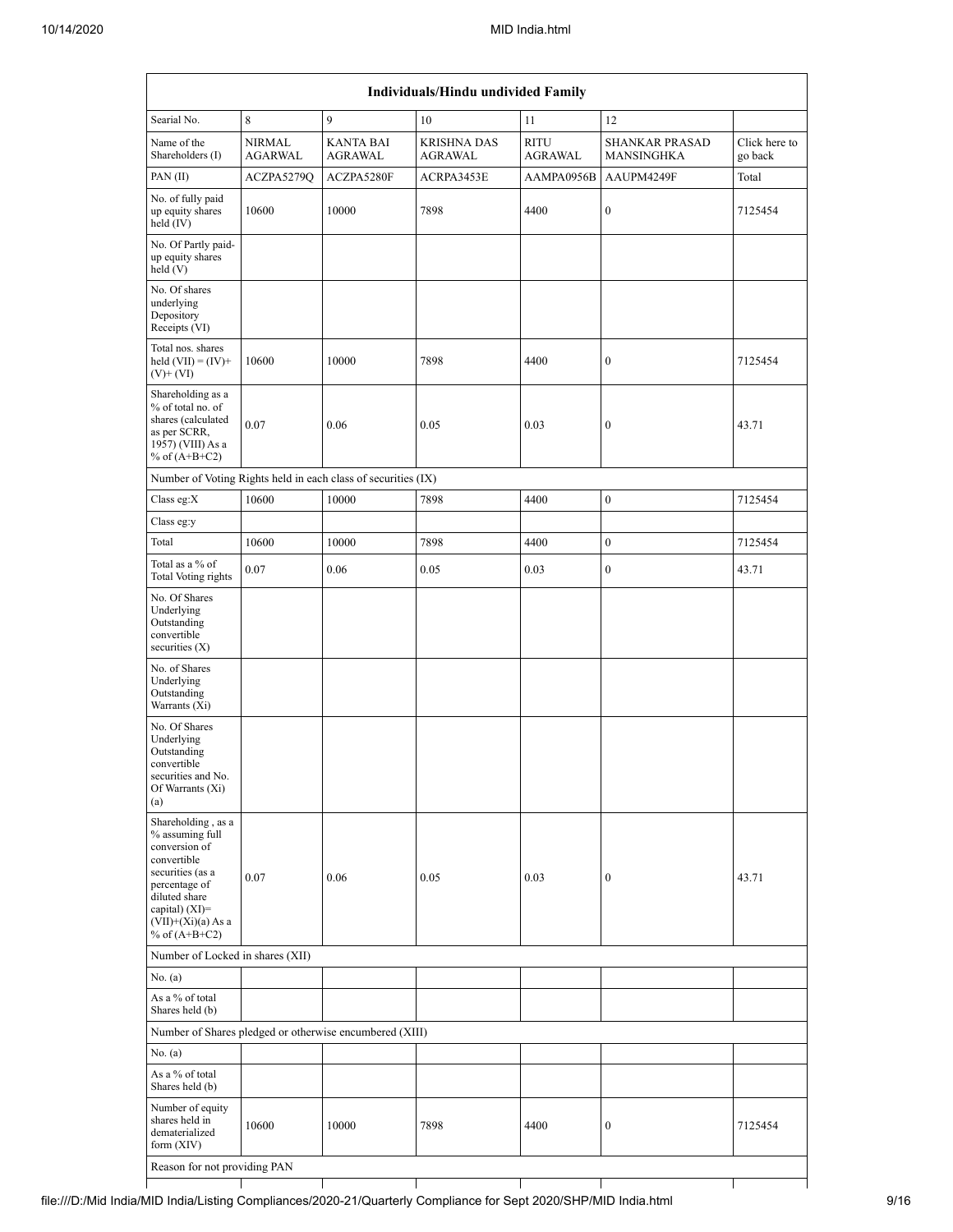| Reason for not<br>providing PAN |                   |                |                       |                   |                |  |
|---------------------------------|-------------------|----------------|-----------------------|-------------------|----------------|--|
| Shareholder type                | Promoter<br>Group | Promoter Group | <b>Promoter Group</b> | Promoter<br>Group | Promoter Group |  |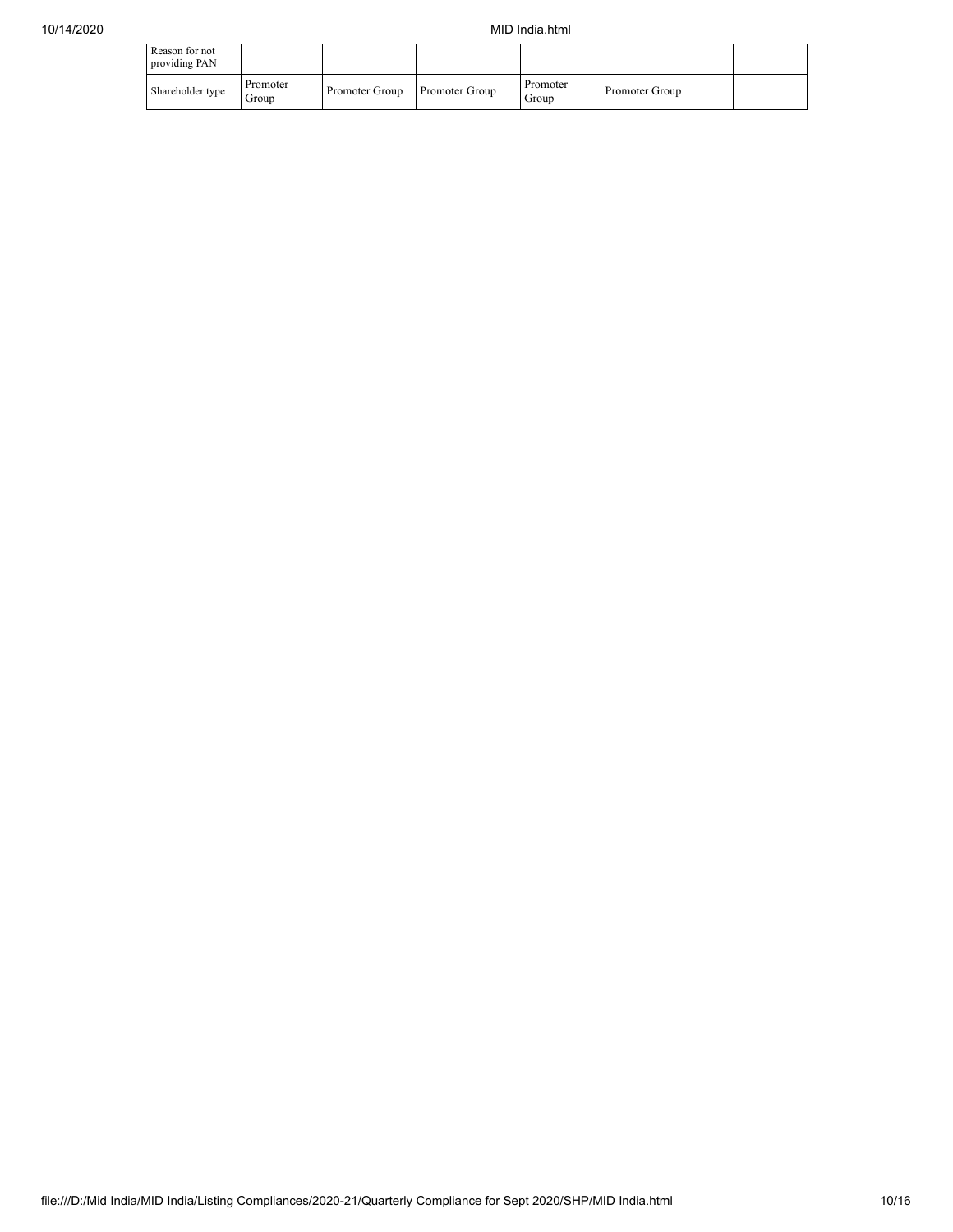| Any Other (specify)                                                                                                                                                                  |                                                               |                                           |                          |  |  |  |  |  |  |  |
|--------------------------------------------------------------------------------------------------------------------------------------------------------------------------------------|---------------------------------------------------------------|-------------------------------------------|--------------------------|--|--|--|--|--|--|--|
| Searial No.                                                                                                                                                                          | $\mathbf{1}$                                                  | $\overline{2}$                            |                          |  |  |  |  |  |  |  |
| Category                                                                                                                                                                             | <b>Bodies Corporate</b>                                       | <b>Bodies Corporate</b>                   | Click here to go<br>back |  |  |  |  |  |  |  |
| Name of the<br>Shareholders (I)                                                                                                                                                      | GANEDIWAL FINANCE AND LEASING PRIVATE<br><b>LIMITED</b>       | MID INDIA INTERNATIONAL<br><b>LIMITED</b> |                          |  |  |  |  |  |  |  |
| PAN (II)                                                                                                                                                                             | AAACG5936E                                                    | AABCM9849D                                | Total                    |  |  |  |  |  |  |  |
| No. of the<br>Shareholders (I)                                                                                                                                                       | $\mathbf{1}$                                                  | $\boldsymbol{0}$                          | $\mathbf{1}$             |  |  |  |  |  |  |  |
| No. of fully paid<br>up equity shares<br>$held$ (IV)                                                                                                                                 | 1173000                                                       | $\boldsymbol{0}$                          | 1173000                  |  |  |  |  |  |  |  |
| No. Of Partly paid-<br>up equity shares<br>held (V)                                                                                                                                  |                                                               |                                           |                          |  |  |  |  |  |  |  |
| No. Of shares<br>underlying<br>Depository<br>Receipts (VI)                                                                                                                           |                                                               |                                           |                          |  |  |  |  |  |  |  |
| Total nos. shares<br>held $(VII) = (IV) +$<br>$(V)$ + $(VI)$                                                                                                                         | 1173000                                                       | $\boldsymbol{0}$                          | 1173000                  |  |  |  |  |  |  |  |
| Shareholding as a<br>% of total no. of<br>shares (calculated<br>as per SCRR,<br>1957) (VIII) As a<br>% of $(A+B+C2)$                                                                 | 7.2                                                           | $\boldsymbol{0}$                          | 7.2                      |  |  |  |  |  |  |  |
|                                                                                                                                                                                      | Number of Voting Rights held in each class of securities (IX) |                                           |                          |  |  |  |  |  |  |  |
| Class eg: X                                                                                                                                                                          | 1173000                                                       | $\bf{0}$                                  | 1173000                  |  |  |  |  |  |  |  |
| Class eg:y                                                                                                                                                                           |                                                               |                                           |                          |  |  |  |  |  |  |  |
| Total                                                                                                                                                                                | 1173000                                                       | $\bf{0}$                                  | 1173000                  |  |  |  |  |  |  |  |
| Total as a % of<br>Total Voting rights                                                                                                                                               | 7.2                                                           | $\boldsymbol{0}$                          | 7.2                      |  |  |  |  |  |  |  |
| No. Of Shares<br>Underlying<br>Outstanding<br>convertible<br>securities $(X)$                                                                                                        |                                                               |                                           |                          |  |  |  |  |  |  |  |
| No. of Shares<br>Underlying<br>Outstanding<br>Warrants (Xi)                                                                                                                          |                                                               |                                           |                          |  |  |  |  |  |  |  |
| No. Of Shares<br>Underlying<br>Outstanding<br>convertible<br>securities and No.<br>Of Warrants (Xi)<br>(a)                                                                           |                                                               |                                           |                          |  |  |  |  |  |  |  |
| Shareholding, as a<br>% assuming full<br>conversion of<br>convertible<br>securities (as a<br>percentage of<br>diluted share<br>capital) (XI)=<br>$(VII)+(X)$ As a %<br>of $(A+B+C2)$ | 7.2                                                           | $\boldsymbol{0}$                          | 7.2                      |  |  |  |  |  |  |  |
| Number of Locked in shares (XII)                                                                                                                                                     |                                                               |                                           |                          |  |  |  |  |  |  |  |
| No. (a)                                                                                                                                                                              |                                                               |                                           |                          |  |  |  |  |  |  |  |
| As a % of total<br>Shares held (b)                                                                                                                                                   |                                                               |                                           |                          |  |  |  |  |  |  |  |
|                                                                                                                                                                                      | Number of Shares pledged or otherwise encumbered (XIII)       |                                           |                          |  |  |  |  |  |  |  |
| No. (a)                                                                                                                                                                              |                                                               |                                           |                          |  |  |  |  |  |  |  |
| As a % of total<br>Shares held (b)                                                                                                                                                   |                                                               |                                           |                          |  |  |  |  |  |  |  |
|                                                                                                                                                                                      |                                                               |                                           |                          |  |  |  |  |  |  |  |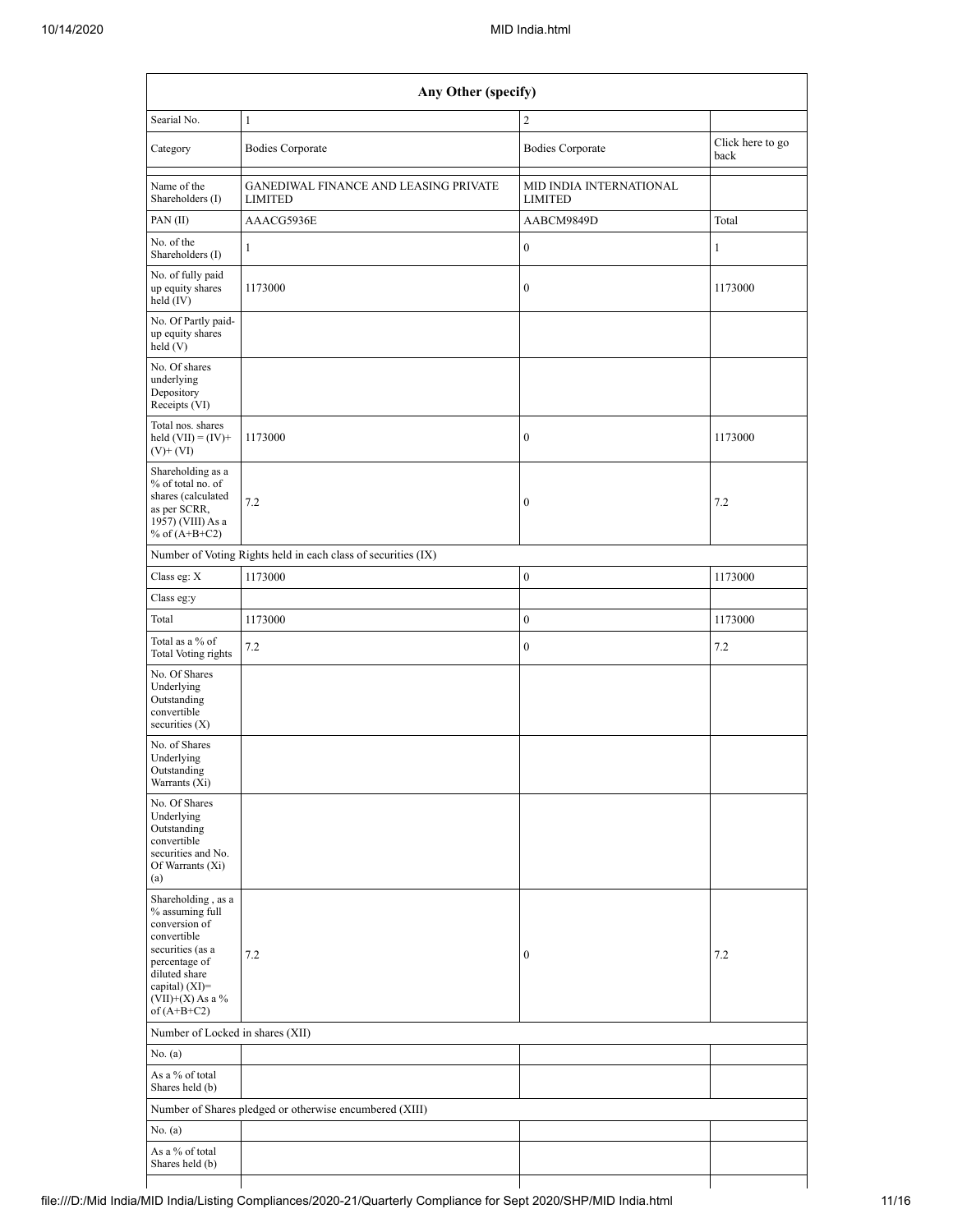10/14/2020 MID India.html

| Number of equity<br>shares held in<br>dematerialized<br>form $(XIV)$ | 1173000                      | 0              | 1173000 |  |  |  |  |  |  |  |
|----------------------------------------------------------------------|------------------------------|----------------|---------|--|--|--|--|--|--|--|
|                                                                      | Reason for not providing PAN |                |         |  |  |  |  |  |  |  |
| Reason for not<br>providing PAN                                      |                              |                |         |  |  |  |  |  |  |  |
| Shareholder type                                                     | Promoter Group               | Promoter Group |         |  |  |  |  |  |  |  |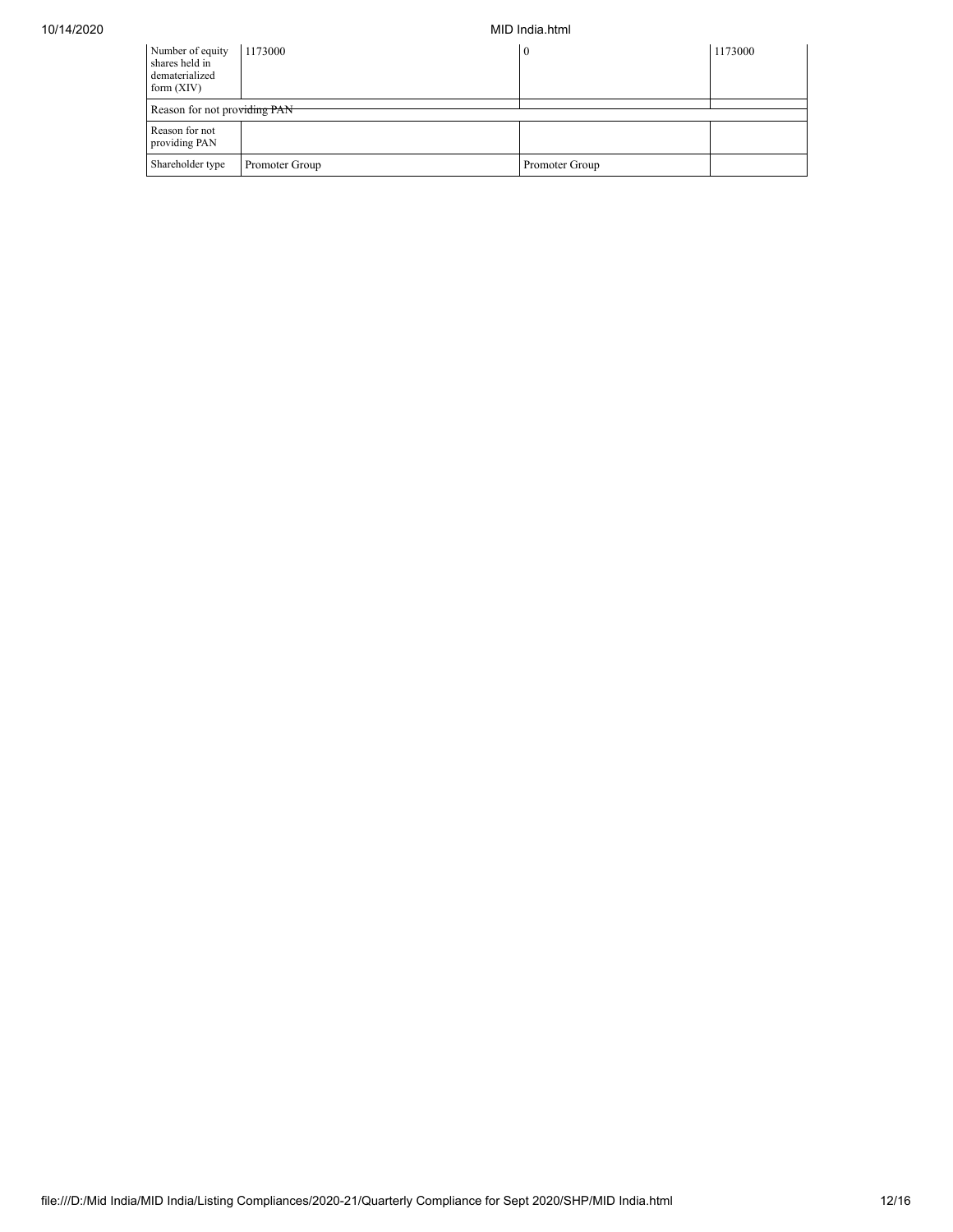| Individuals - ii. Individual shareholders holding nominal share capital in excess of Rs. 2 lakhs.                                                                                      |                                                               |                       |  |  |  |  |  |  |  |  |
|----------------------------------------------------------------------------------------------------------------------------------------------------------------------------------------|---------------------------------------------------------------|-----------------------|--|--|--|--|--|--|--|--|
| Searial No.                                                                                                                                                                            | $\mathbf{1}$                                                  |                       |  |  |  |  |  |  |  |  |
| Name of the<br>Shareholders (I)                                                                                                                                                        | GIRDHARI SAGARMAL BIYANI                                      | Click here to go back |  |  |  |  |  |  |  |  |
| PAN (II)                                                                                                                                                                               | AADPB5632N                                                    | Total                 |  |  |  |  |  |  |  |  |
| No. of fully paid<br>up equity shares<br>held $(IV)$                                                                                                                                   | 239300                                                        | 239300                |  |  |  |  |  |  |  |  |
| No. Of Partly paid-<br>up equity shares<br>held (V)                                                                                                                                    |                                                               |                       |  |  |  |  |  |  |  |  |
| No. Of shares<br>underlying<br>Depository<br>Receipts (VI)                                                                                                                             |                                                               |                       |  |  |  |  |  |  |  |  |
| Total nos. shares<br>held $(VII) = (IV) +$<br>$(V)$ + $(VI)$                                                                                                                           | 239300                                                        | 239300                |  |  |  |  |  |  |  |  |
| Shareholding as a<br>% of total no. of<br>shares (calculated<br>as per SCRR,<br>1957) (VIII) As a<br>% of $(A+B+C2)$                                                                   | 1.47                                                          | 1.47                  |  |  |  |  |  |  |  |  |
|                                                                                                                                                                                        | Number of Voting Rights held in each class of securities (IX) |                       |  |  |  |  |  |  |  |  |
| Class eg: $\mathbf X$                                                                                                                                                                  | 239300                                                        | 239300                |  |  |  |  |  |  |  |  |
| Class eg:y                                                                                                                                                                             |                                                               |                       |  |  |  |  |  |  |  |  |
| Total                                                                                                                                                                                  | 239300                                                        | 239300                |  |  |  |  |  |  |  |  |
| Total as a % of<br><b>Total Voting rights</b>                                                                                                                                          | 1.47                                                          | 1.47                  |  |  |  |  |  |  |  |  |
| No. Of Shares<br>Underlying<br>Outstanding<br>convertible<br>securities $(X)$                                                                                                          |                                                               |                       |  |  |  |  |  |  |  |  |
| No. of Shares<br>Underlying<br>Outstanding<br>Warrants (Xi)                                                                                                                            |                                                               |                       |  |  |  |  |  |  |  |  |
| No. Of Shares<br>Underlying<br>Outstanding<br>convertible<br>securities and No.<br>Of Warrants (Xi)<br>(a)                                                                             |                                                               |                       |  |  |  |  |  |  |  |  |
| Shareholding, as a<br>% assuming full<br>conversion of<br>convertible<br>securities (as a<br>percentage of<br>diluted share<br>capital) $(XI)=$<br>$(VII)+(X)$ As a %<br>of $(A+B+C2)$ | 1.47                                                          | 1.47                  |  |  |  |  |  |  |  |  |
| Number of Locked in shares (XII)                                                                                                                                                       |                                                               |                       |  |  |  |  |  |  |  |  |
| No. (a)                                                                                                                                                                                |                                                               |                       |  |  |  |  |  |  |  |  |
| As a % of total<br>Shares held (b)                                                                                                                                                     |                                                               |                       |  |  |  |  |  |  |  |  |
| Number of equity<br>shares held in<br>dematerialized<br>form $(XIV)$                                                                                                                   | 170500                                                        | 170500                |  |  |  |  |  |  |  |  |
|                                                                                                                                                                                        | Reason for not providing PAN                                  |                       |  |  |  |  |  |  |  |  |
| Reason for not<br>providing PAN                                                                                                                                                        |                                                               |                       |  |  |  |  |  |  |  |  |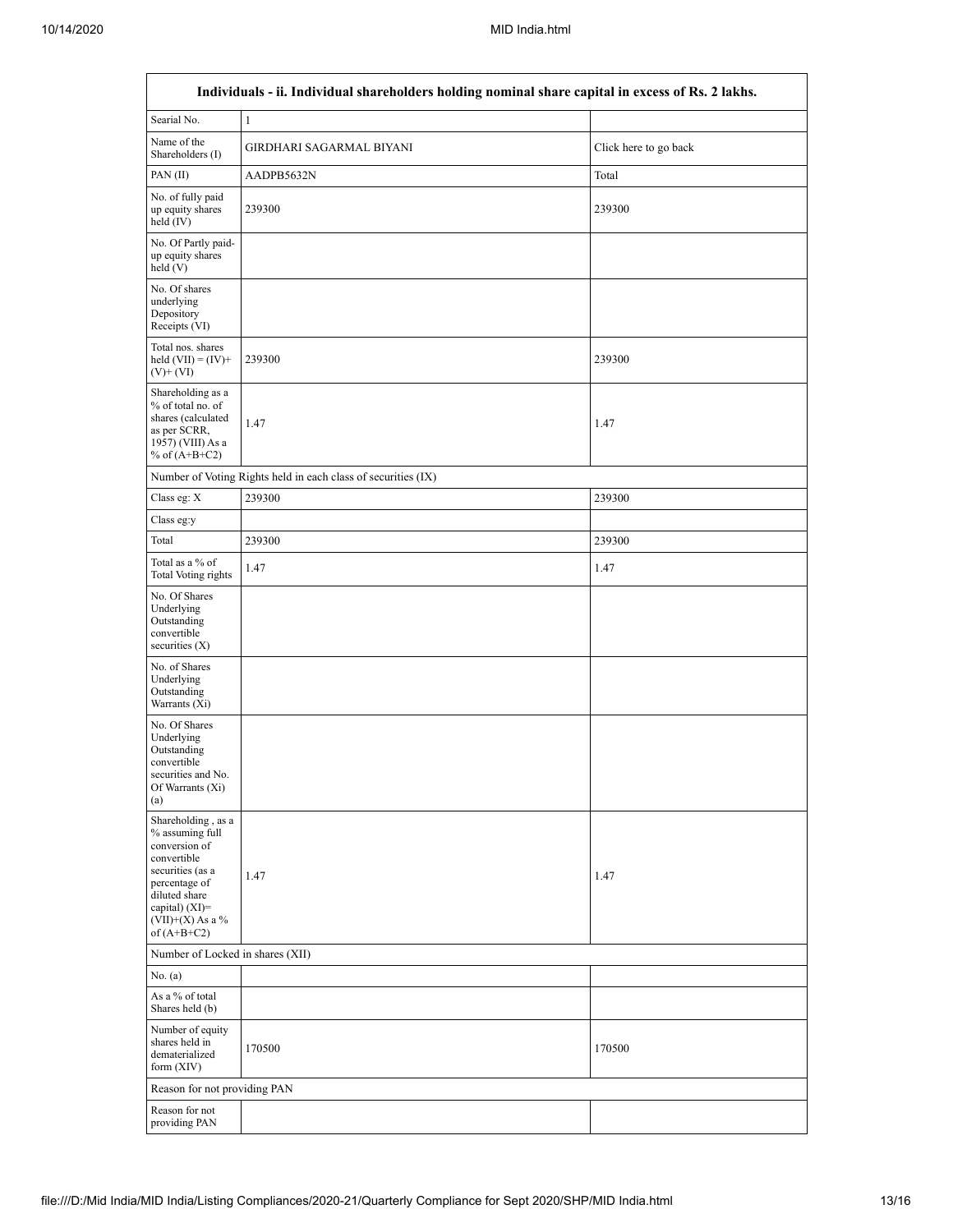| Any Other (specify)                                                                                                                                                                                   |                                                               |                           |                           |                       |  |  |  |  |  |
|-------------------------------------------------------------------------------------------------------------------------------------------------------------------------------------------------------|---------------------------------------------------------------|---------------------------|---------------------------|-----------------------|--|--|--|--|--|
| Searial No.                                                                                                                                                                                           | $\mathbf{1}$                                                  | $\overline{c}$            | $\mathfrak{Z}$            |                       |  |  |  |  |  |
| Category                                                                                                                                                                                              | <b>Bodies Corporate</b>                                       | Non-Resident Indian (NRI) | Overseas Corporate Bodies |                       |  |  |  |  |  |
| Category / More<br>than 1 percentage                                                                                                                                                                  | Category                                                      | Category                  | Category                  |                       |  |  |  |  |  |
| Name of the<br>Shareholders (I)                                                                                                                                                                       |                                                               |                           |                           | Click here to go back |  |  |  |  |  |
| PAN (II)                                                                                                                                                                                              |                                                               |                           |                           | Total                 |  |  |  |  |  |
| No. of the<br>Shareholders (I)                                                                                                                                                                        | 81                                                            | 959                       | $\mathbf{1}$              | 1041                  |  |  |  |  |  |
| No. of fully paid<br>up equity shares<br>held (IV)                                                                                                                                                    | 654184                                                        | 617089                    | 500                       | 1271773               |  |  |  |  |  |
| No. Of Partly paid-<br>up equity shares<br>held(V)                                                                                                                                                    |                                                               |                           |                           |                       |  |  |  |  |  |
| No. Of shares<br>underlying<br>Depository<br>Receipts (VI)                                                                                                                                            |                                                               |                           |                           |                       |  |  |  |  |  |
| Total nos. shares<br>held $(VII) = (IV) +$<br>$(V)$ + $(VI)$                                                                                                                                          | 654184                                                        | 617089                    | 500                       | 1271773               |  |  |  |  |  |
| Shareholding as a<br>% of total no. of<br>shares (calculated<br>as per SCRR,<br>1957) (VIII) As a<br>% of $(A+B+C2)$                                                                                  | 4.01                                                          | 3.79                      | $\boldsymbol{0}$          | 7.8                   |  |  |  |  |  |
|                                                                                                                                                                                                       | Number of Voting Rights held in each class of securities (IX) |                           |                           |                       |  |  |  |  |  |
| Class eg: X                                                                                                                                                                                           | 654184                                                        | 617089                    | 500                       | 1271773               |  |  |  |  |  |
| Class eg:y                                                                                                                                                                                            |                                                               |                           |                           |                       |  |  |  |  |  |
| Total                                                                                                                                                                                                 | 654184                                                        | 617089                    | 500                       | 1271773               |  |  |  |  |  |
| Total as a % of<br><b>Total Voting rights</b>                                                                                                                                                         | 4.01                                                          | 3.79                      | $\boldsymbol{0}$          | 7.8                   |  |  |  |  |  |
| No. Of Shares<br>Underlying<br>Outstanding<br>convertible<br>securities $(X)$                                                                                                                         |                                                               |                           |                           |                       |  |  |  |  |  |
| No. of Shares<br>Underlying<br>Outstanding<br>Warrants (Xi)                                                                                                                                           |                                                               |                           |                           |                       |  |  |  |  |  |
| No. Of Shares<br>Underlying<br>Outstanding<br>convertible<br>securities and No.<br>Of Warrants (Xi)<br>(a)                                                                                            |                                                               |                           |                           |                       |  |  |  |  |  |
| Shareholding, as a<br>% assuming full<br>conversion of<br>convertible<br>securities (as a<br>percentage of<br>diluted share<br>capital) (XI)=<br>$({\rm VII}){+}({\rm X})$ As a $\%$<br>of $(A+B+C2)$ | 4.01                                                          | 3.79                      | $\boldsymbol{0}$          | 7.8                   |  |  |  |  |  |
| Number of Locked in shares (XII)                                                                                                                                                                      |                                                               |                           |                           |                       |  |  |  |  |  |
| No. (a)                                                                                                                                                                                               |                                                               |                           |                           |                       |  |  |  |  |  |
| As a % of total<br>Shares held (b)                                                                                                                                                                    |                                                               |                           |                           |                       |  |  |  |  |  |
| Number of equity<br>shares held in<br>dematerialized<br>form (XIV)                                                                                                                                    | 225584                                                        | 33289                     | $\boldsymbol{0}$          | 258873                |  |  |  |  |  |
| Reason for not providing PAN                                                                                                                                                                          |                                                               |                           |                           |                       |  |  |  |  |  |

file:///D:/Mid India/MID India/Listing Compliances/2020-21/Quarterly Compliance for Sept 2020/SHP/MID India.html 14/16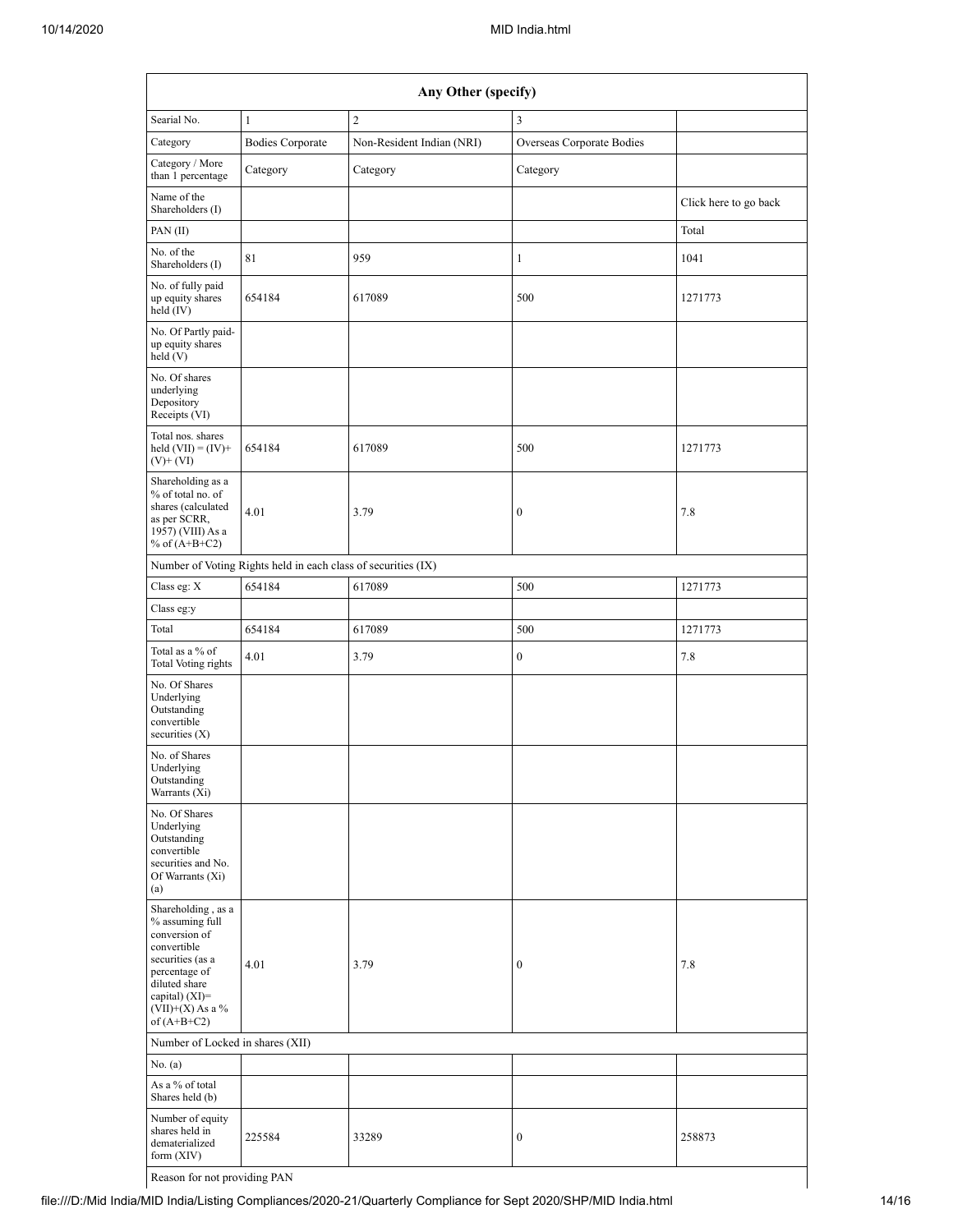| no<br>PΛ<br>providing<br>$\overline{11}$ |  |  |
|------------------------------------------|--|--|